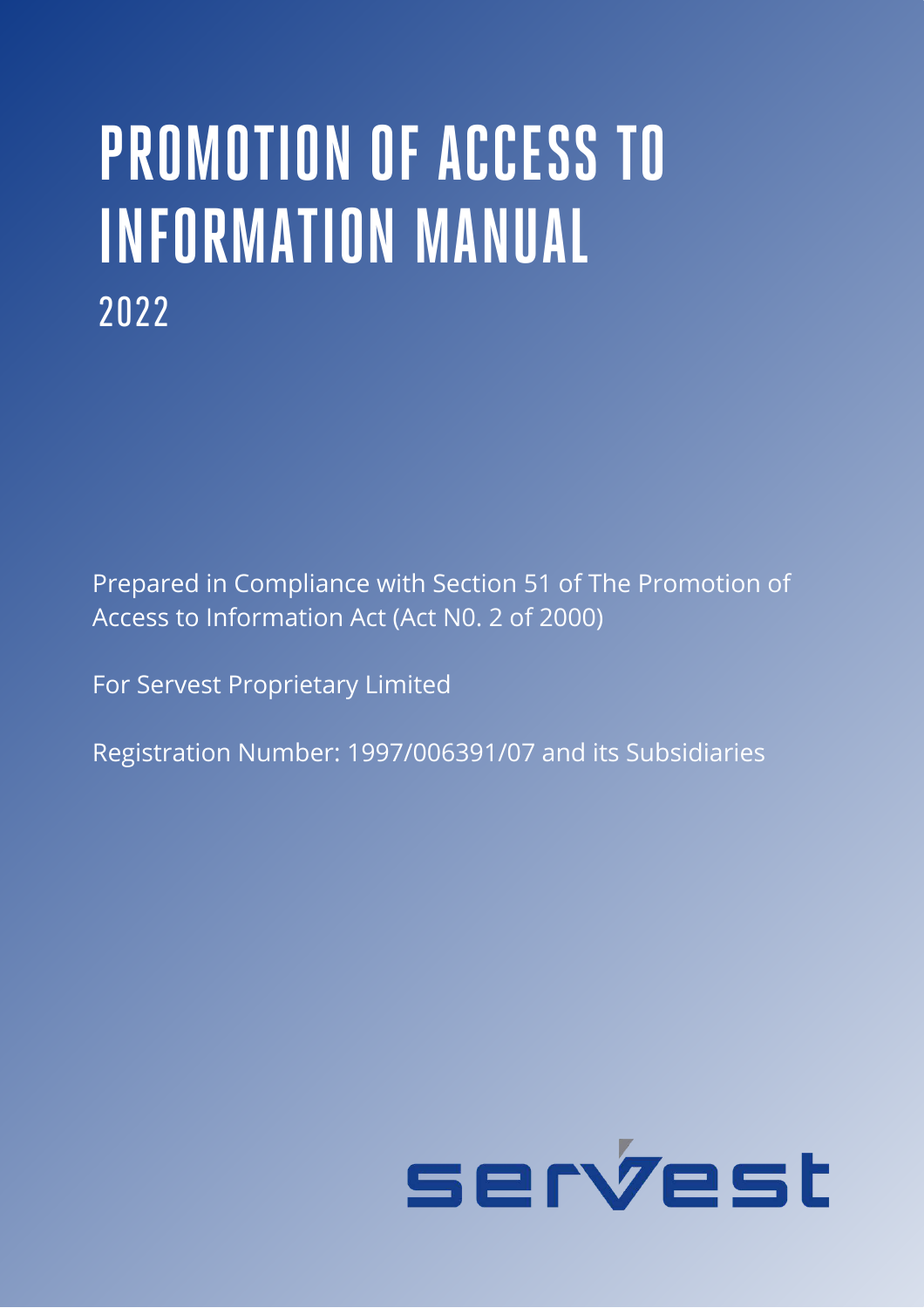## **Table of Contents**

3. Introduction To Servest (Pty) Ltd

4. Servest Group Of Companies – Organisational Structure

5. Servest Proprietary Limited – Management Structure

6. Particulars In Terms Of Section 51 Of The Promotion Of Access To Information Act 2 Of 2000

6. Contact Details

6. The Guide As Described In Section 10 Of The Act

7. Categories Of Records

7. Records Available In Terms Of Any Other Legislation

8. How To Request A Record. A Description Of The Subjects Of The Records Held

10. By Servest And The Categories In Which These Subjects Are Classed

11. Other Information As May Be Prescribed

11. Availability Of The Manual

11. Fees In Respect Of Private Bodies

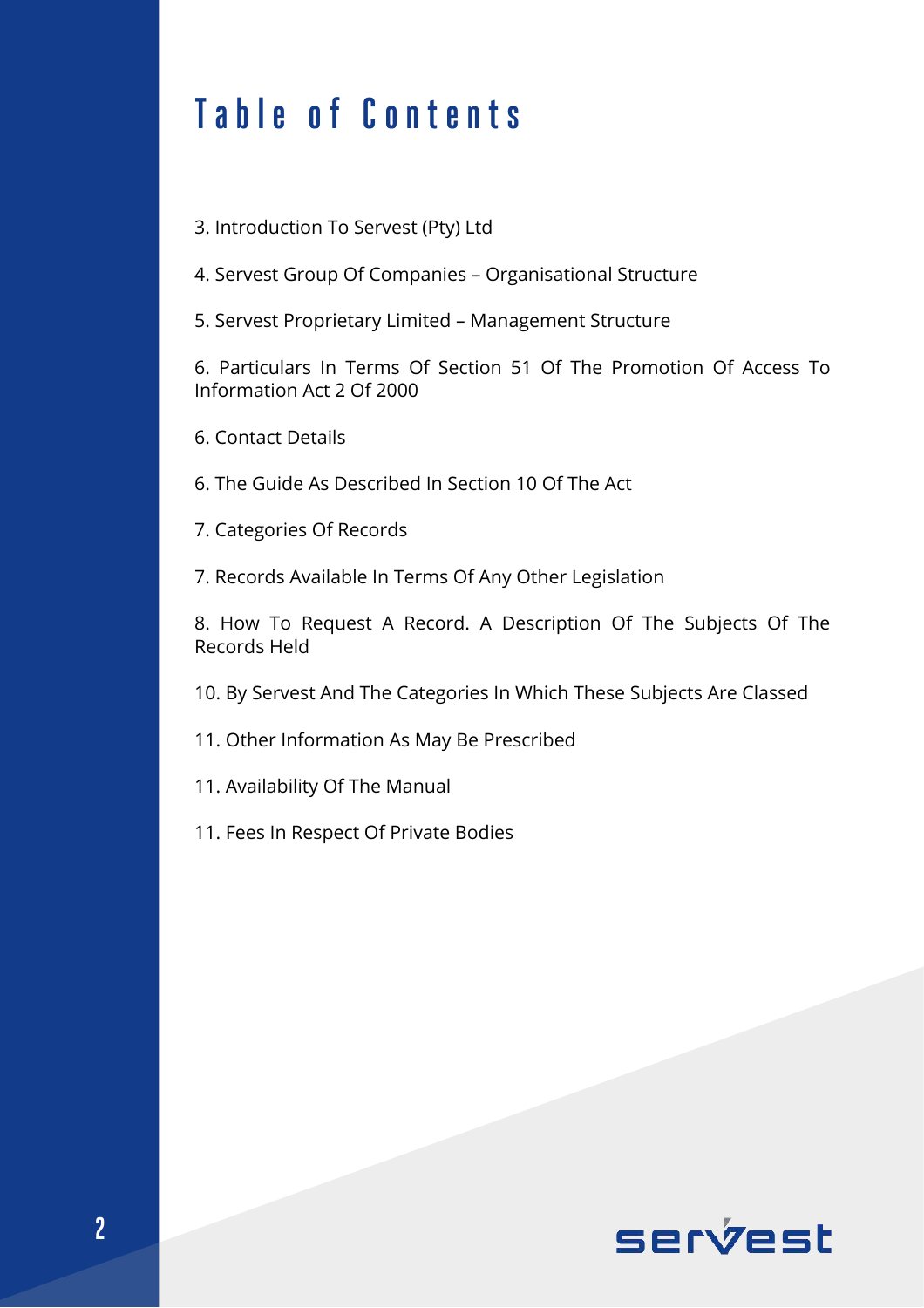## **I n t r o d u c t i o n t o S e r v e s t**

Servest Group (Pty) Ltd ("Servest") is the sole shareholder of Servest (Pty) Limited ("Servest"). Servest Group does not trade and is simply a holdco for Servest, which is the trading entity. Servest is a multi-service solutions group focused on providing services and delivering value through innovation. Our integrated business model provides extensive operational support, infrastructure and shared international best practice standards to the built environment, within the public and private sectors. Each of our service lines are dedicated to handling non-core business functions your business, to create efficiencies in systems and processes. Servest provides integrated multi-service solutions in line with the below service categories.

 Each division of Servest is dedicated to handling the non-core business functions of our clients. Through our extensive operational support and infrastructure, shared international best practice standards and continuous assistance via our national call centre, Servest offers a specialised and expert multi-service platform for hard and soft services.

The Servest group of companies consists of the following South African entities: Servest Group (Pty) Ltd (2002/012895/07) (holdco – does not trade/contract)

Servest (Pty) Ltd (1997/006391/07) wholly-owned subsidiaries being:

- Lone Creek Farms (Pty) Ltd (1994/001606/07)
- Portion 38 of Farm Malelane (Pty) Ltd (1996/008081/07)
- Servprop (Pty) Ltd (1996/016674/07)
- Servest Facilities Services (Pty) Ltd t/a Servest Parking (1998/007617/07)

Integrated Facilities Management Cleaning Solutions Landscaping & Turf Solutions Security Solutions Marine Solutions serýest Parking Solutions Catering Solutions Technical Solutions Remote Camps Office Services: Hygiene Solutions Pest Control Interior Plants Water Solutions

servest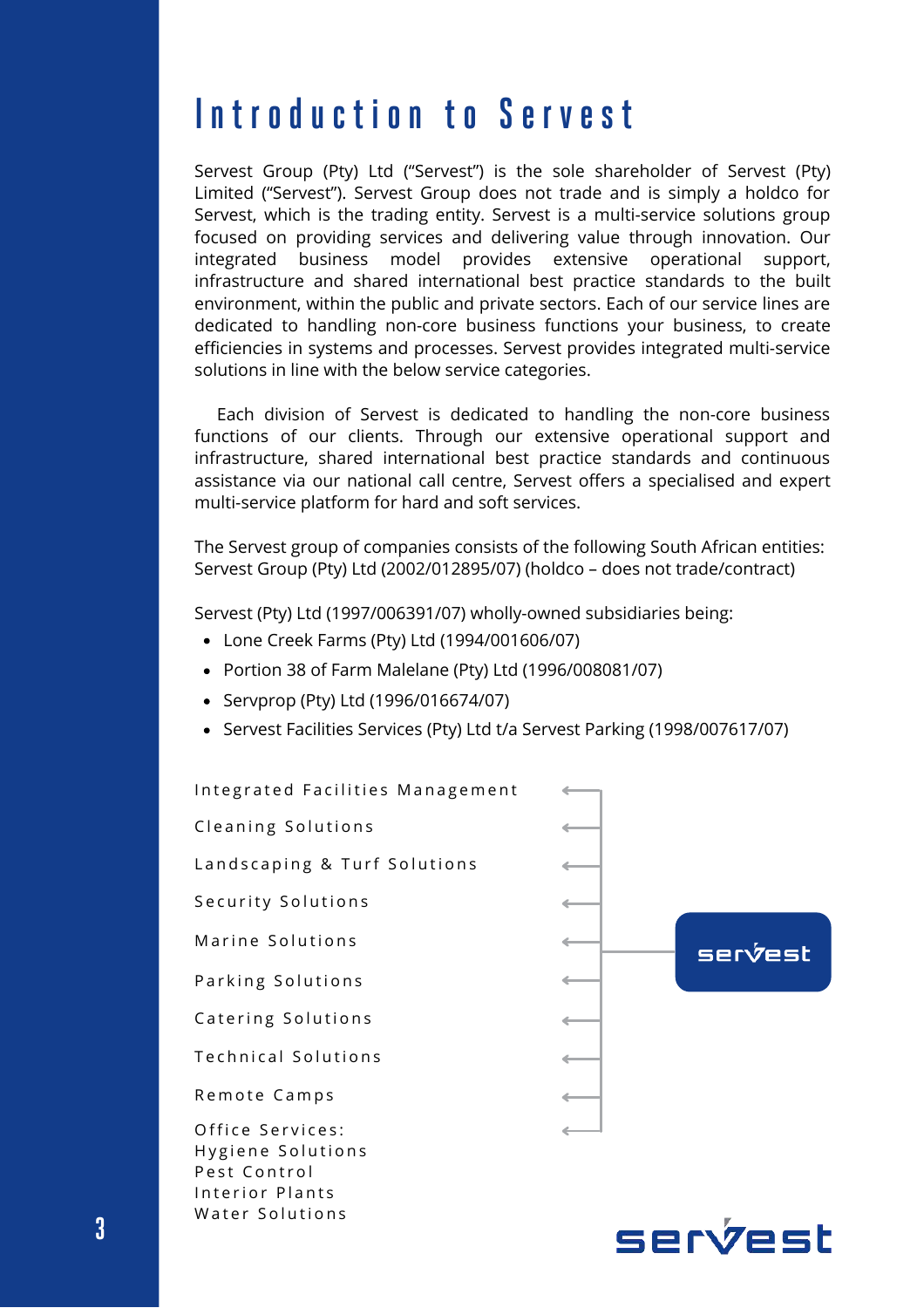## **S e r v e s t G r o u p o f**  South African Companies

#### **O r g a n i s a t i o n a l S t r u c t u r e**

Servest's corporate office is responsible for the development of Servest's business strategy, overall collation of legislative reporting, and acts as in a support function to the various divisions. Each division of Servest operates as a stand-alone business unit with a dedicated (mandated) board of directors and its own organisational sub-structure, however, such business units remain divisions of Servest and form part of the collective services bundle that is offered to clients.

Through our extensive operational support and infrastructure, shared international best practice standards and continuous assistance divisional exchange of information, despite its various divisions, Servest in essence, operates as one business unit.



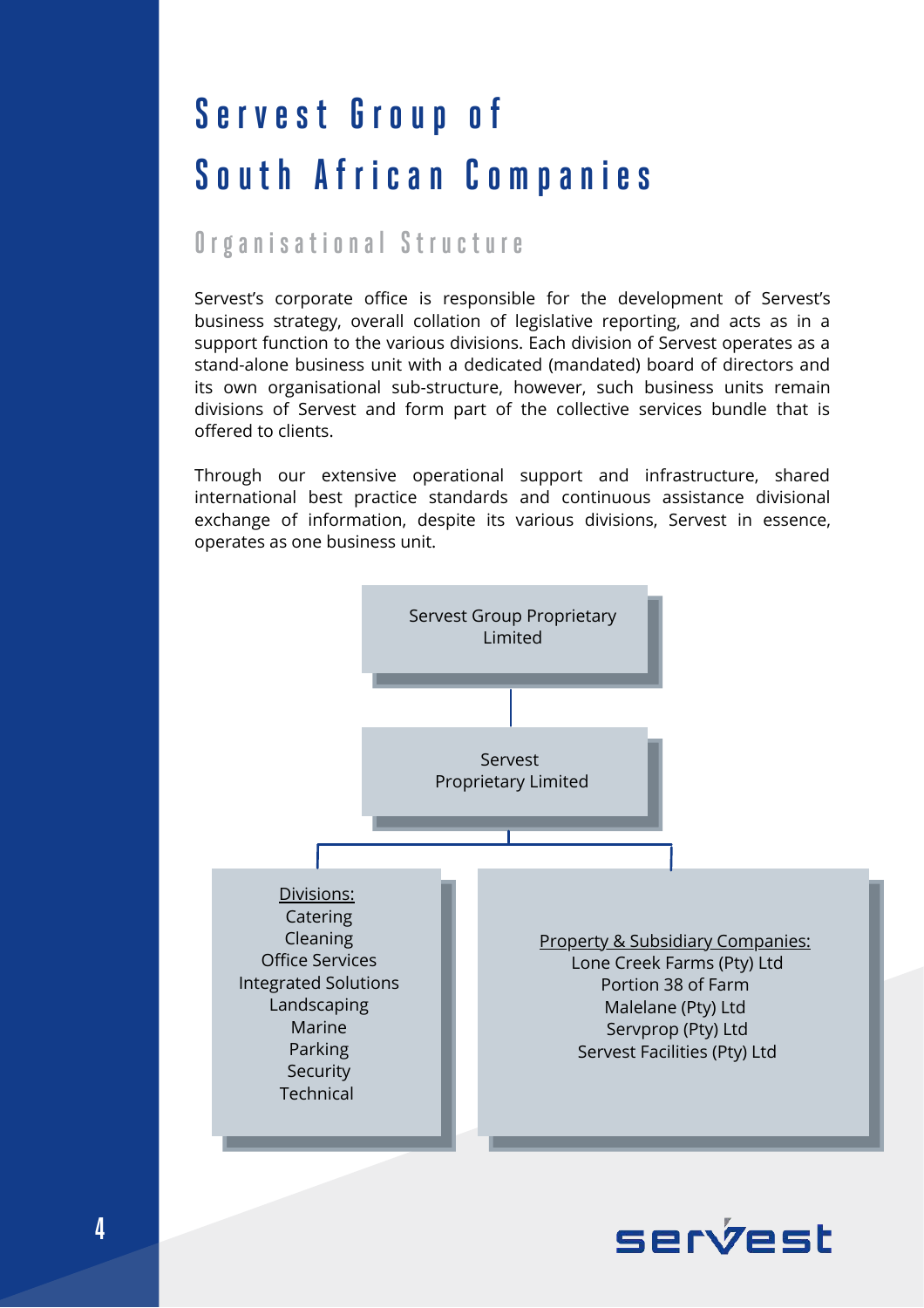## Servest Proprietary Limited

**M a n a g e m e n t S t r u c t u r e**



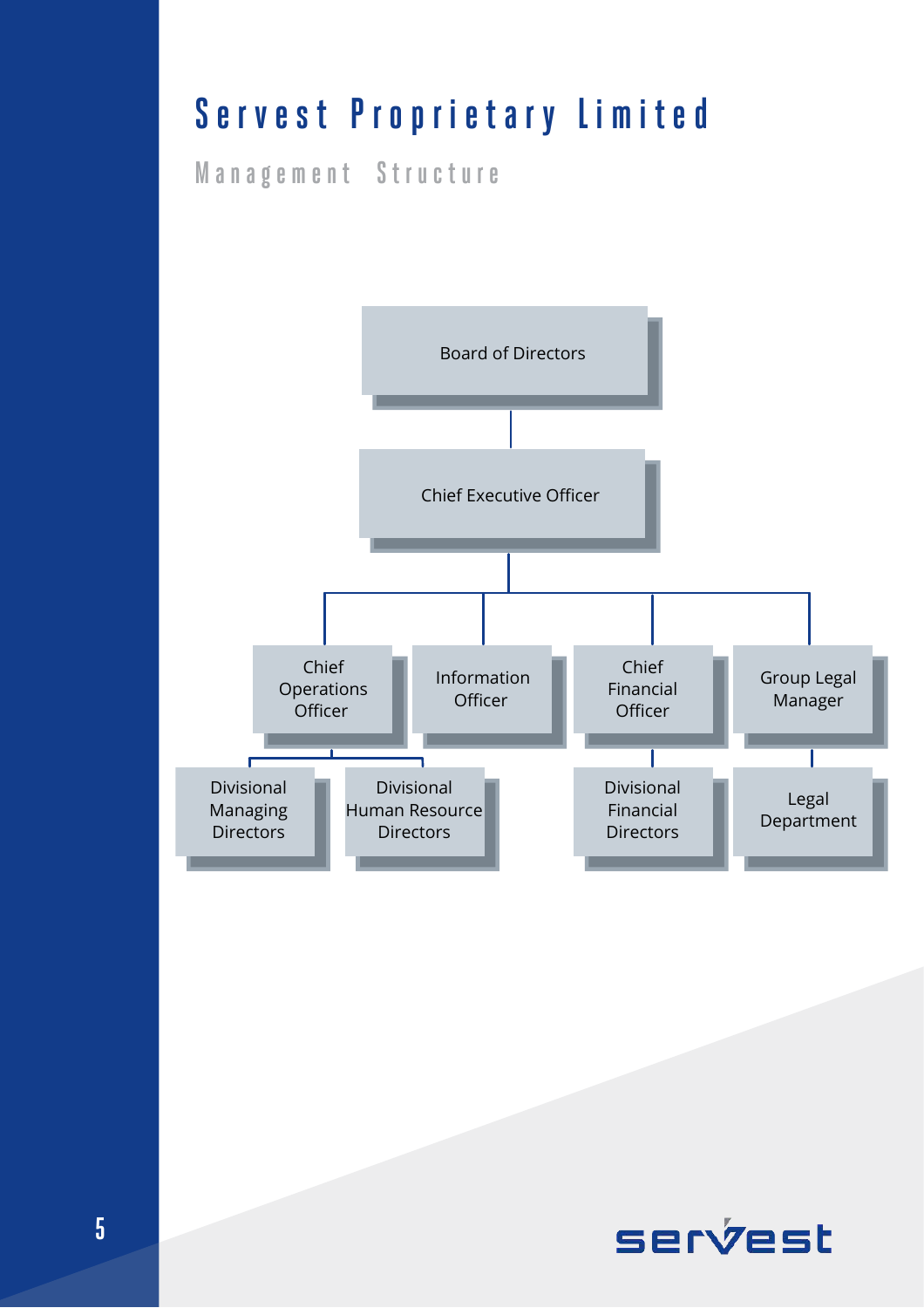#### 1. Particulars in Terms of Section 51 of The

**Promotion of Access to Information** 

#### **A c t 2 o f 2 0 0 0**

#### **1.1 CONTACT DETAILS**

[Section 51(1)(a) of the Promotion of Access to Information Act 2 of 2000 (hereinafter referred to as "the Act"]

The Board of Directors of Servest has duly authorised the Group Digital Transformation and Technology Director of Servest to deal with all matters in connection with requests for information in terms of The Act. The contact details are as follows:

Attention: Stuart Kader (Information Officer) Pearline Ramjathan (Deputy Information Officer) Postal address: P O Box 3082, Saxonwold, 2132 Registered office: Servest Building, corner Bridal Veil Road and Tugela Lane, Waterfall Logistics Precinct, Jukskei View Ext 78, Midrand, Gauteng, 1682 Telephone: 0860 22 55 84 E-mail: legalnotices@servest.co.za Website: [www.servest.co.za](http://www.servest.co.za/) info@servest.co.za

#### **1.2 THE GUIDE AS DESCRIBED IN SECTION 10 OF THE ACT**

[Section 51(1)(b) of the Act]

The guide, as descried in Section 10 of the Act will be available from the South Africa Human Rights Commission Act. Please direct any queries to: Attention: The Human Rights Commission Promotion of Access to Information Information and Communications Postal address: Private Bag 2700, Houghton, 2041 Telephone: +27 11 484 8300 Email: PAIA@sahrc.org.za Website: www.sahrc.org.za

#### **1.3 CATEGORIES OF RECORDS**

[Section 51(1)(c) of the Act]

In terms of Section 15(2) of the Act, the Minister must, by notice in the Government Gazette, publish a notice of records that are automatically available.

In terms of Section 52 of the Act, the head of a private body may, on a voluntary and periodic basis, submit to the Minister, a description of the categories of records that are automatically available without person having to request access in terms of the Act.

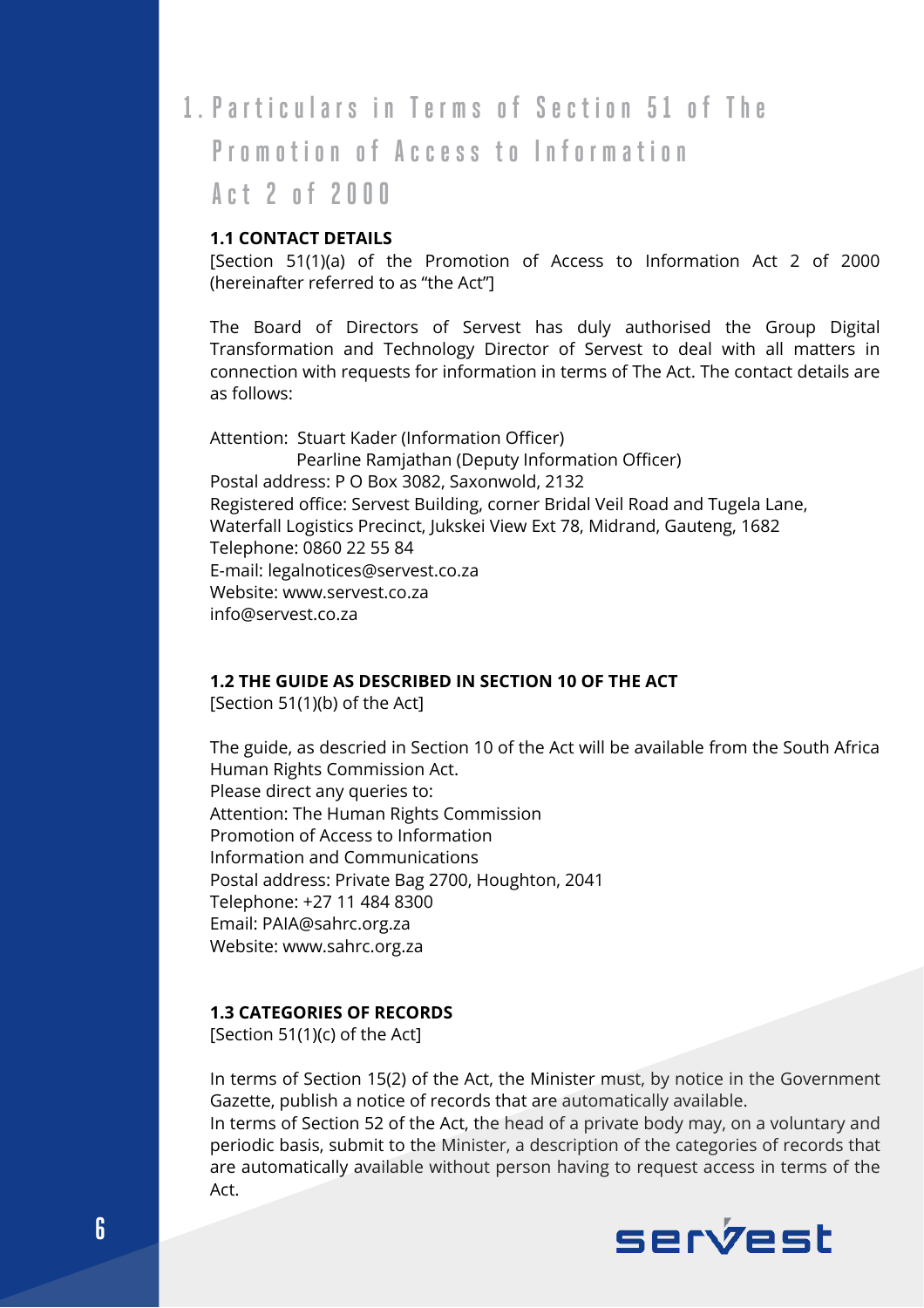#### **1.4 RECORDS AVAILABLE IN TERMS OF ANY OTHER LEGISLATION**

[Section 51(1)(d) of the Act]

Records are kept in accordance with such other legislation as is applicable to Servest, which includes but is not limited to, the following legislation:

- The Constitution of the Republic of South Africa, 1996
- Administrative Adjudication of Road Traffic Offences Act, No 46 of 1998
- Air Services Licensing Act, No 115 of 1990
- Alienation of Land Act, No 68 of 1981
- Arbitration Act, No 42 of 1965
- Architectural Professions Act, No 44 of 2000
- Auditing Profession Act, No 26 of 2005
- Basic Conditions of Employment Act, No 75 of 1997
- Bills of Exchange Amendment Act, No 56 of 2000
- Broad-Based Black Economic Empowerment Act, No 53 of 2003
- Carriage of Goods by Sea Act, No 1 of 1986
- Civil Aviation Act, No 13 Of 2009
- Civil Aviation Regulations, 2011
- Code of Advertising Practice of Advertising Standards Authority
- Companies Act, No 61 of 1973
- Companies Act No 71 of 2008
- Compensation for Occupational Injuries and Disease Act, No 130 of 1993
- Competition Act, No 89 of 1998
- Consumer Affairs (Unfair Business Practices) Act, No 71 of 1988
- Construction Industry Development Board Act, No 38 of 2000
- Consumer Protection Act, No 68 of 2008Copyright Act, No 98 of 1987
- Criminal Law (Forensic Procedures) Amendment Act, No 6 of 2010
- Currency and Exchange Act, No 9 of 1933
- Debt Collectors Act, No 114 of 1998
- Deeds Registries Act, No 47 of 1937
- Designs Act, No 195 of 1993
- Disaster Management Act, No 57 of 2002
- Domestic Air Services Regulations, 1991
- Dumping at Sea Control Amendment Act, No 73 of 1995
- Electronic Communications Act, No 36 of 2005
- Electronic Communications and Transmissions Act, No 25 of 2002
- Electronic Communications Security (Pty) Ltd Act, No 68 of 2002
- Employment Equity Act, No 55 of 1998
- Environment Conservation Act, No 73 of 1989
- Fertilizers, Farm Feeds, Agricultural Remedies and Stock Remedies Act, No 36 of 1947
- Financial Intelligence Centre Act, No 38 of 2001
- Firearms Control Act, No 60 of 2000
- Foodstuffs, Cosmetics and Disinfectants Act, No 54 of 1972
- Formalities in respect of Leases of Land Act, No 18 of 1969
- Harmful Business Practices Amendment Act, No 23 of 1999
- Hazardous Substances Act, No 15 of 1973
- Health Act, No 63 of 1977
- Immigration Act, No 13 of 2002

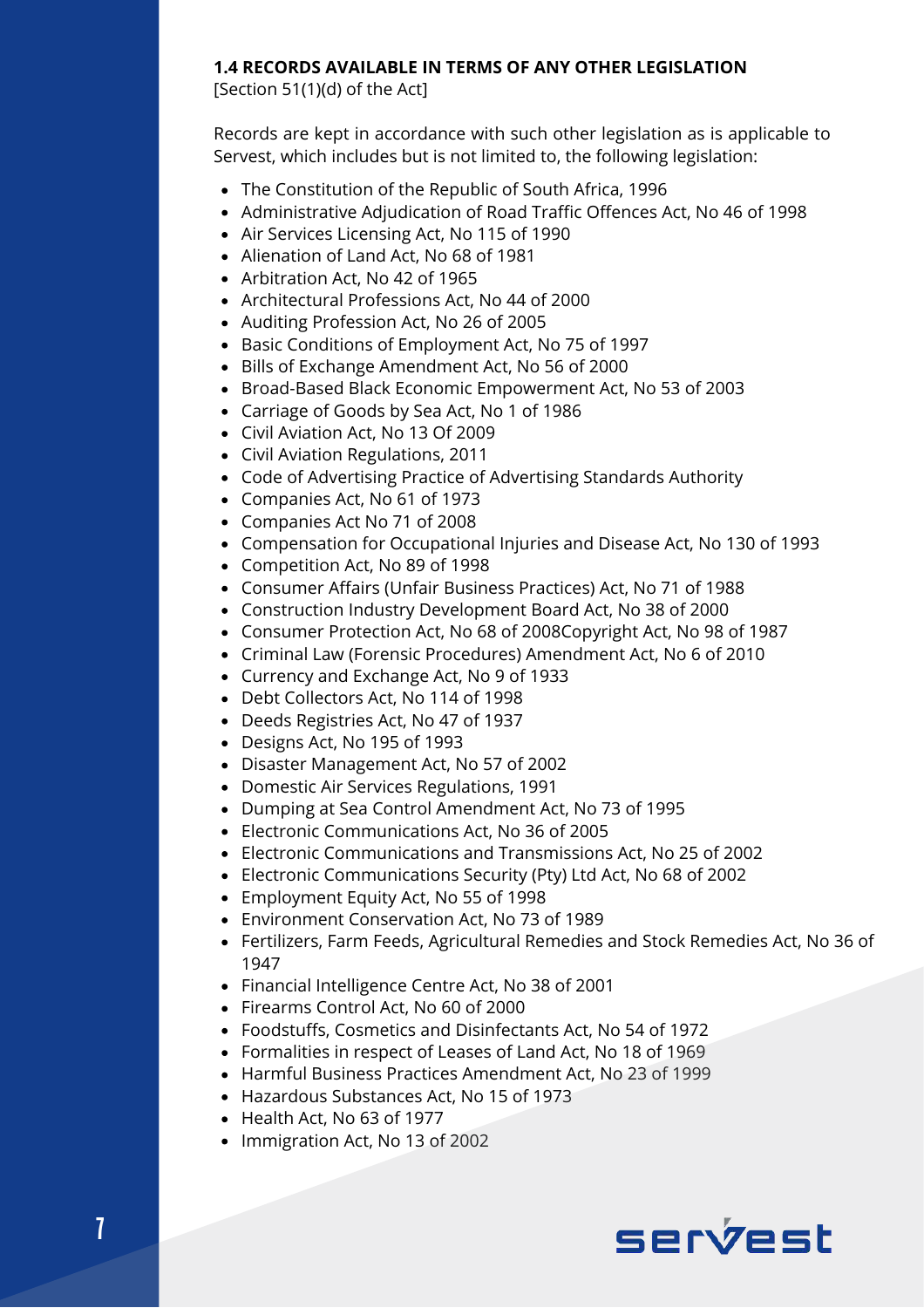- Immovable Property (Removal or Modification of Restrictions) Act, No 94 of 1965
- Income Tax Act, No 58 of 1962
- Intellectual Property Laws Amendments Act, No 38 of 1997
- International Air Services Regulations, 1994
- International Financial Reporting Standards
- Justices of the Peace and Commissioners of Oaths Act, No 16 of 1963
- King 3 Code on Corporate Governance
- Labour Relations Act, No 66 of 1995
- Liquor Act, No 59 of 2003
- Local Government Municipal Property Rates Act, No 6 of 2004
- Manpower Training Act, No 56 of 1981
- Marine Pollution (Control and Civil Liability) Act, No 6 of 1981
- Marine Pollution (Prevention of Pollution from Ships) Act, No 2 of 1986
- Marine Traffic Act, No 2 of 1981
- Maritime Zones Act, No 15 of 1994
- Marketing of Agricultural Products Act, No 47 of 1996
- Medical Schemes Act, No 131 of 1998
- Merchant Shipping Act, No 57 of 1951
- Mine Health and Safety Act, No 29 of 1996
- National Building Regulations and Building Standards Act, No 103 of 1997
- National Credit Act, No 34 of 2005
- National Environmental Management: Air Quality Act, No 39 of 2004
- National Environmental Management Act, No 107 of 1998
- National Environmental Management: Biodiversity Act, No 10 of 2004
- National Environmental Management: Integrated Coastal Management Act, No 24 of 2008
- National Environmental Management: Protected Areas Act, No 57 of 2003
- National Environmental Management: Waste Act, No 59 of 2008
- National Health Act, No 61 of 2003
- National Key Points Act, No 102 of 1980
- National Ports Act, No 12 of 2005
- National Qualifications Framework Act, No 67 of 2008
- National Road Traffic Act, No 93 of 1996
- National Water Act, No 36 of 1998
- Occupational Health and Safety Act, No 85 of 1993
- Patents Act, No 57 of 1978
- Pension Fund Act, No 24 of 1956
- Preferential Procurement Policy Framework, Act No 5 of 2000
- Prevention of Organised Crimes Act, No 121 of 1998
- Prevention and Combating of Corrupt Activities Act, No 12 of 2004
- Private Security Industries Levies Act, No 23 of 2002
- Private Security Industries Regulatory Act, No 56 of 2001
- Project and Construction Management Professions Act, No 48 of 2000
- Promotion of Access to Information Act, No 2 of 2000
- Promotion of Administrative Justice Act, No 3 of 2000
- Promotion of Equality and Prevention of Unfair Discrimination Act, No 4 of 2000
- Protected Disclosures Act, No 26 of 2000

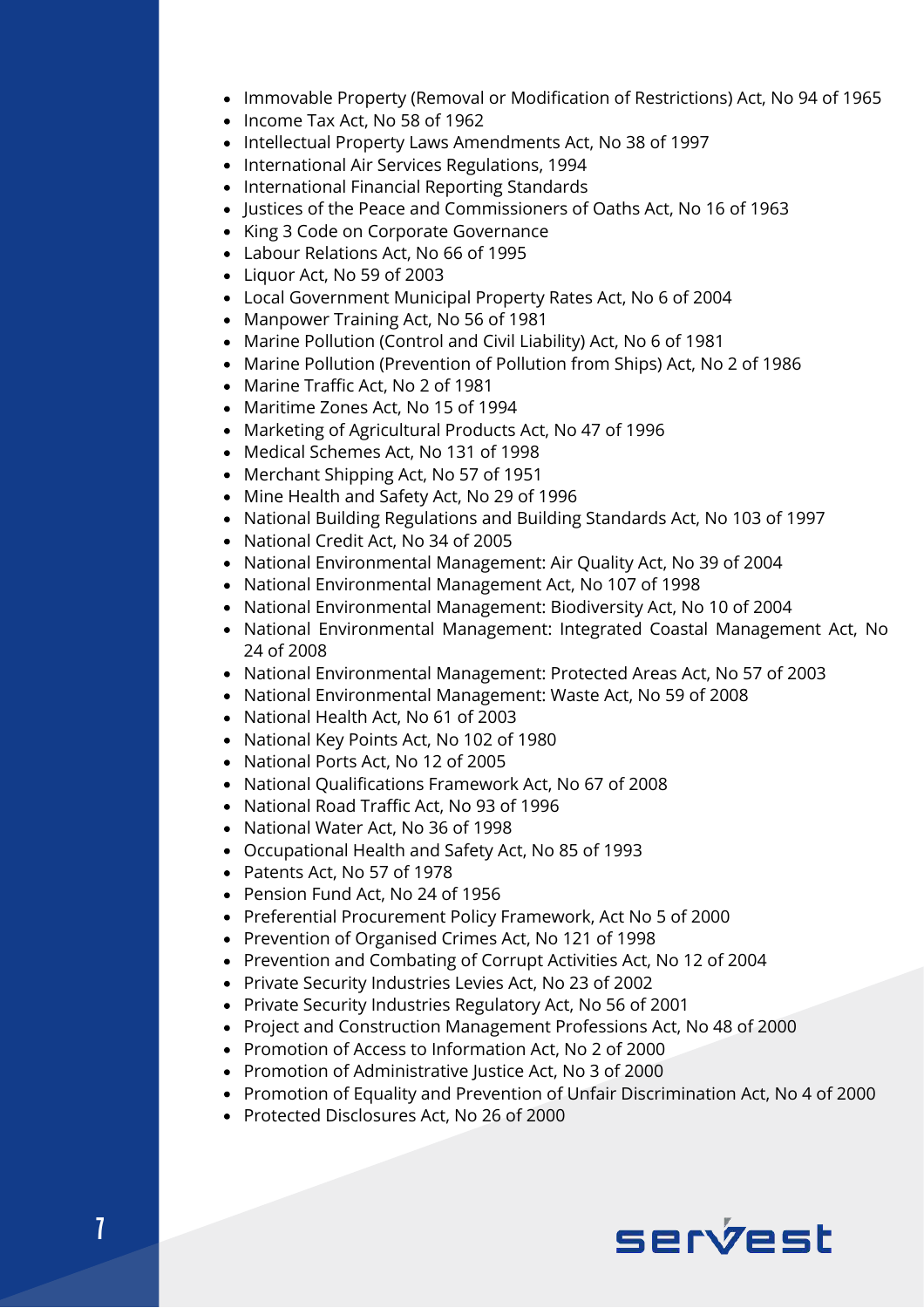- Protection of Information Act, No 84 of 1982
- Regulation of Inception of Communication and Provision of Communication Related Information Act No 48 of 2008
- Road Transport Act, No 74 of 1977
- Sales and Services Matters Act, No 25 of 1964
- Sea Transport Documents Act, No 65 of 2000
- Second-Hand Goods Act, No 6 of 2009
- Sectoral Determination 6 : Private Security Industry
- Securities Transfer Act, No 25 of 2007
- Short-Term Insurance Act, No 53 of 1998
- Skills Development Act, No 97 of 1998
- South African Civil Aviation Authority Levies Act, No 41 Of 1998
- Skills Development Levy Act, No 9 of 1999
- South African Maritime and Aeronautical Search and Rescue Act, No 44 of 2002
- South African Maritime Safety Authority Levies Act, No 6 of 1998
- South African Reserve Bank Act, No 90 of 1989
- Stamp Duties Act, No 77 of 1968
- Standards Act, No 8 of 2008
- Tobacco Products Control Amendment Act, No 12 of 1999
- Trademarks Act, No 194 of 1993
- Transfer Duty Act, No 40 of 1949
- Unemployment Insurance Contributions Act, No 4 of 2002
- Unemployment Insurance Act, No 63 of 2001
- Value Added Tax Act, No 89 of 1991
- Wages Act, No 5 of 1997
- Water Services Act, No 108 of 1997
- Witness Protection Act, No 112 of 1998
- Workmen's Compensation Act, No 30 of 1941
- Wreck and Salvage Act, No 94 of 1996

#### **5 HOW TO REQUEST A RECORD. A DESCRIPTION OF THE SUBJECTS OF THE RECORDS HELD BY SERVEST AND THE CATEGORIES IN WHICH THESE SUBJECTS ARE CLASSED** [Section 51(1)(e) of the Act]

#### **1.5.1 How to request a record**

- The paragraphs hereunder are for the purpose of providing the requester with necessary information and procedures which he or she will have to comply with in order to request access to records held by Servest.
- The requester is to commence with his or her request by completing FORM C of Annexure B contained in the Regulations Regarding the Promotion of Access to Information (hereinafter referred to as "the Regulation/s"). In addition, the requester is required to make payment in terms of the requisite fee applicable. Further details follow hereunder.

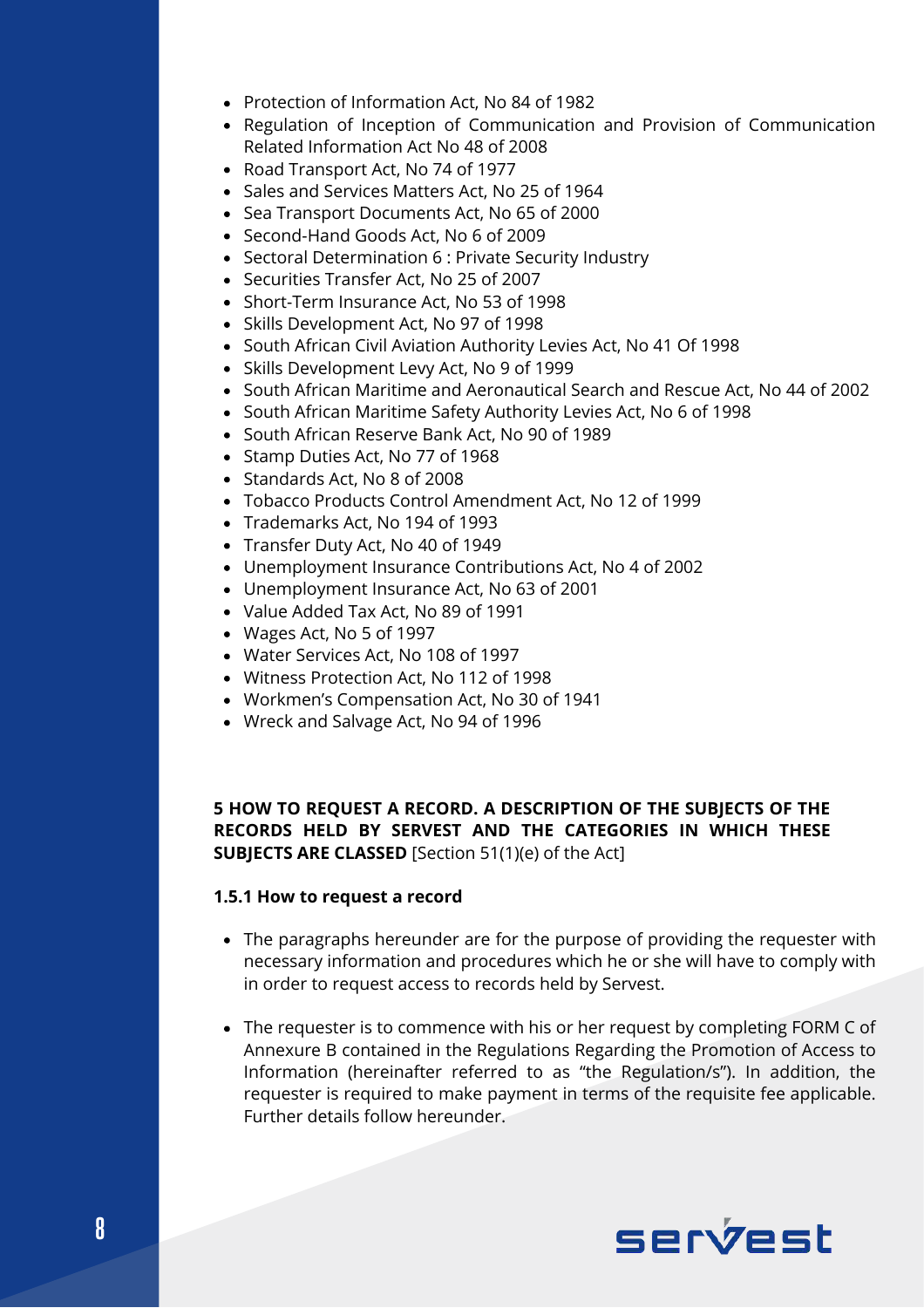- Section 53 of the Act prescribes that the requester must use the prescribed form, attached hereto as Annexure "A", to make the request for access to a record. This must be made to the head of the private body, or his duly authorised deputy. This request must be made to the address, fax number or electronic mail address of the body concerned.
- The requester must provide sufficient detail on the request form to enable the head of the private body to identify the record and the requester. The requester should also indicate which form of access is required. The requester should also indicate if he or she wishes to be informed in any other manner and state the necessary particulars to be so informed.
- The requester must identify the right that he or she is seeking to exercise or protect and provide an explanation of why the requested record is required for the exercise or protection of that right.
- If a request is made on behalf of a person, the requester must then submit proof of the capacity in which the requester is making the request to the satisfaction of the head of the private body.
- The head of the private body must notify the requester (other than a personal requester) by notice, requiring the requester to pay the prescribed fee (if any) before further processing the request.
- The fee for private bodies is R50.00, excluding VAT. The requester may lodge an internal appeal or an application to the court against the tender or payment of the request fee.
- If the request is granted then a further access fee must be paid for the reproduction and the search and preparation, and for any time that has exceeded the prescribed hours to search and prepare the record for disclosure.
- The head of the private body will then make a decision on the request and notify the requester in the required form.

**How to request a record**



servest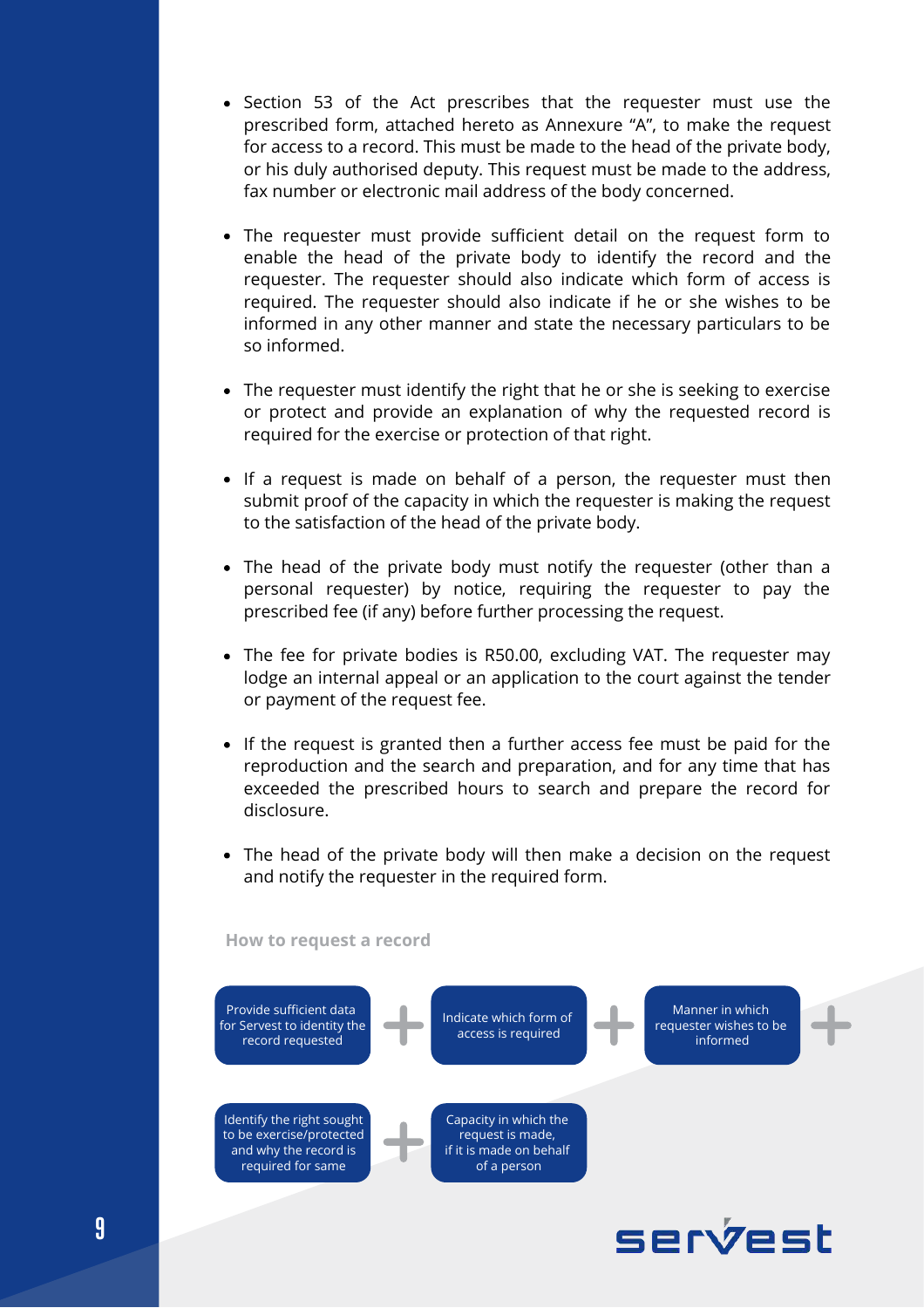#### **1.5.2 Categories of records held by Servest**

- Web page
	- The web page, http://www.servest.co.za, is accessible to anyone who has access to the Internet. Servest's website has the following categories:
	- About us
	- Sectors
	- Services
	- Careers
	- News
	- Testimonials
	- Downloads
	- Contact us
- Other records
	- Operational information
	- This information can be defined as information needed in the day to day running of the organisation and is generally of little or no use to persons outside the organisation
	- Accounting records
	- Agreements
		- **Finance agreements**
		- **Acquisition agreements**
		- **Shareholders agreements**
		- Disposal agreements
		- **Joint venture agreements**
		- **Property lease agreements**
		- Service level agreements
- Company secretarial records
- Customer database
- Customer contracts
- Employee records
- Employment Equity Manuals
- Financial records
- Fixed property and assets records
- Internal audit and risk management
- Information Technology
	- Hardware
	- o Software packages
	- Operating systems
	- Telephone Exchange Equipment
	- Licences
- Insurance records
- Intellectual Property
- Trade marks
- Legal records
- Marketing Material
- Minutes of management and board meetings
- Product records
- Policies and procedures manual
- Statutory company information
- Supplier records
- Tax records



**10**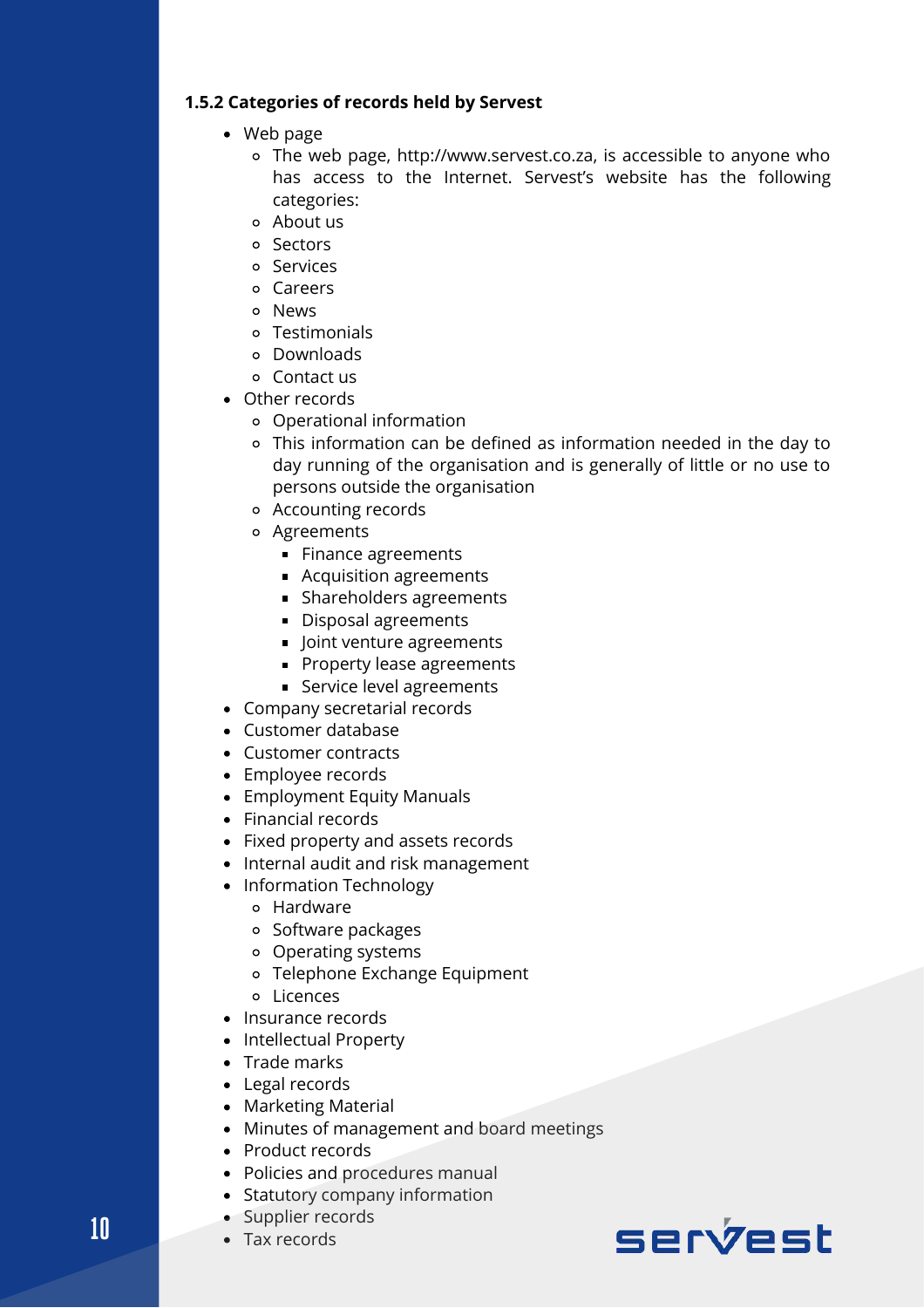#### **1.6 OTHER INFORMATION AS MAY BE PRESCRIBED**

[Section 51(1)(f) of the Act] Not applicable.

#### **1.7 AVAILABILITY OF THE MANUAL**

[Section 51(3) of the Act]

This manual is available from:

- The South Africa Human Rights Commission (see details above);
- Servest (see details above); and
- In electronic format at https://www.servest.co.za

#### **1.8 FEES IN RESPECT OF PRIVATE BODIES**

- The fee for a copy of the manual as contemplated in Regulation 9(2)(c) is R1.10 for every photocopy of an A4–size page or part thereof.
- The fees for reproduction are as referred to in Regulation 11(1) are as follows

| <b>Item</b> | <b>Description</b>                                                                                                                                                                  | Amount                                                                             |  |  |
|-------------|-------------------------------------------------------------------------------------------------------------------------------------------------------------------------------------|------------------------------------------------------------------------------------|--|--|
| 1.          | The request fee payable by every Requester                                                                                                                                          | R140.00                                                                            |  |  |
| 2.          | Photocopy / printed black & white copy of A4<br>size page                                                                                                                           | R2.00 per page or part<br>thereof                                                  |  |  |
| 3.          | Printed copy of A4 size page                                                                                                                                                        | R2.00 per page or part<br>thereof                                                  |  |  |
| 4.          | For a copy in a computer-readable form on: -<br>(iii) Flash drive(to be provided by Requester)<br>(iv) Compact disc<br>• If provided by Requester<br>• If provided to the Requester | R40.00<br>R40.00<br>R60.00                                                         |  |  |
| 5.          | For a transcription of visual images per A4 size<br>page                                                                                                                            | Service to be<br>outsourced. Will<br>depend on quotation<br>from service provider. |  |  |
| 6.          | Copy of visual images                                                                                                                                                               | Service to be<br>outsourced. Will<br>depend on quotation<br>from service provider. |  |  |

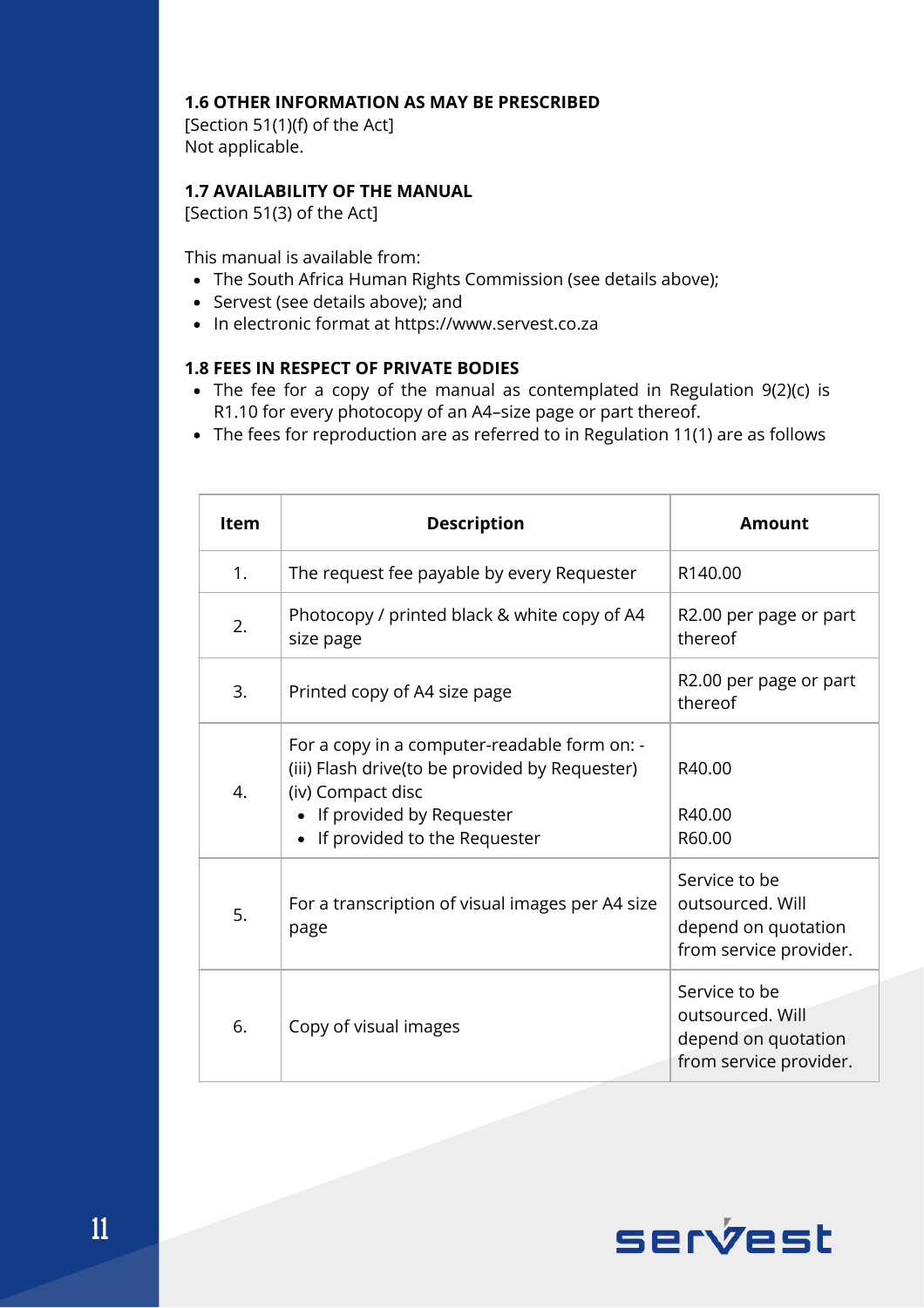| <b>Item</b> | <b>Description</b>                                                                                                                                                                                              | Amount                                                                     |
|-------------|-----------------------------------------------------------------------------------------------------------------------------------------------------------------------------------------------------------------|----------------------------------------------------------------------------|
| 7.          | Transcription of an audio record, per A4 size<br>page                                                                                                                                                           | R24.00                                                                     |
| 8.          | Copy of an audio record on:<br>(v) Flash drive(to be provided by Requester)<br>(vi) Compact Disk<br>• If provided by Requester<br>• If provided to the Requester                                                | R40.00<br>R40.00<br>R60.00                                                 |
| 9.          | To search for an prepare the Record for<br>disclosure for each hour or part of an hour,<br>excluding the first hour, reasonably required<br>for such search and preparation.<br>To not exceed a totalcost of: - | R145.00<br>R435.00                                                         |
| 10.         | Deposit: If search exceeds 6 hours                                                                                                                                                                              | One third of amount<br>per request calculated<br>in terms of items 2 to 8. |
| 11.         | Postage, e-mail or any other electronic transfer                                                                                                                                                                | Actual expense, if any.                                                    |

It must be noted that all fees above are exclusive of VAT.

The actual postage is payable when a copy of a record must be posted to a requester.

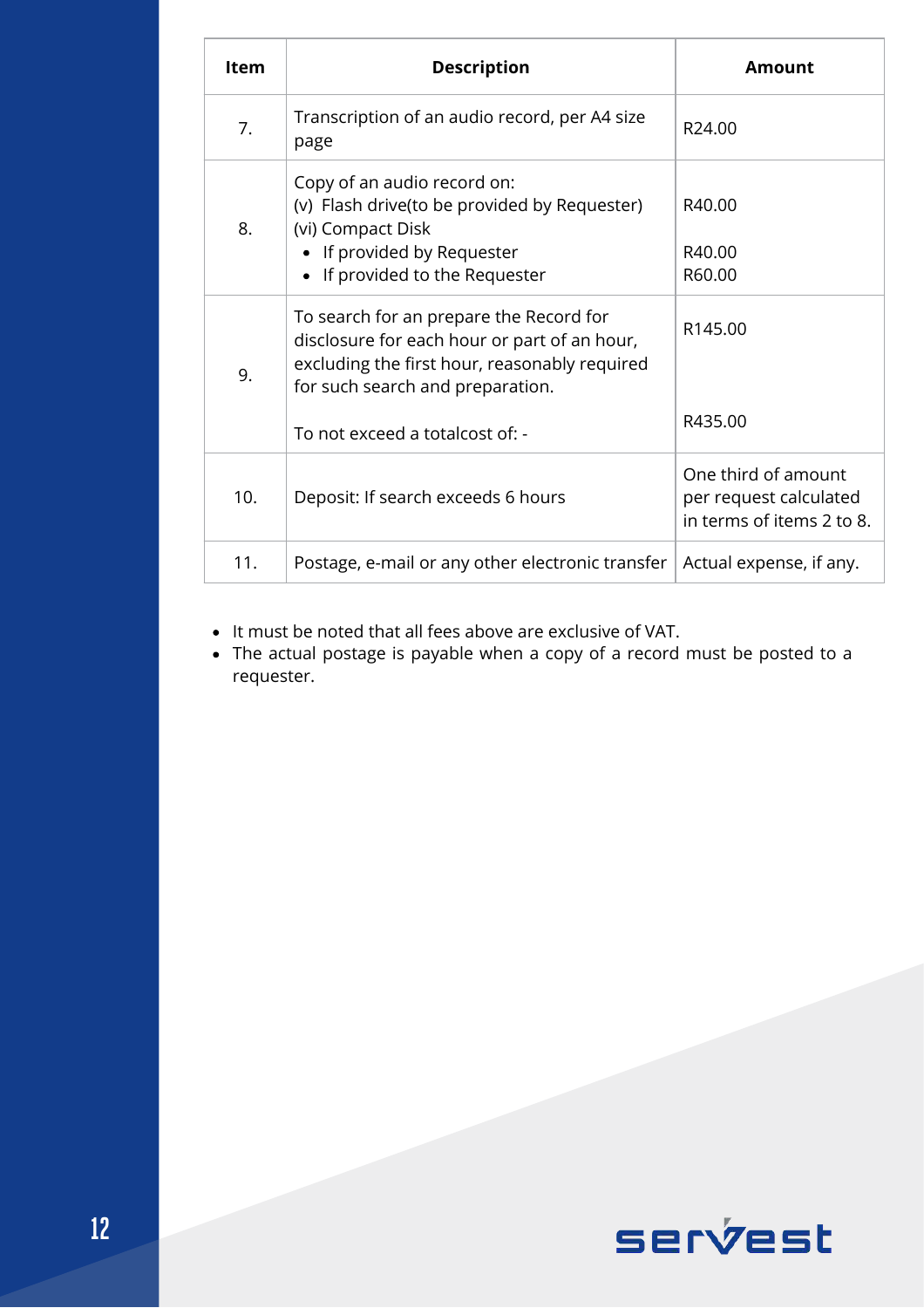#### **Annexure A REQUEST FOR ACCESS TO RECORD OF PRIVATE BODY**

(Section 53(1) of the Promotion of Access to Information Act, No 2 of 2000) [Regulation 10]

#### **A. Particulars of private body**

- The Information Officer
- Servest (Pty) Ltd

#### **B. Particulars of person requesting access to the record**

- The particulars of the person who requests access to the record must be given below.
- The address and/or fax number in the Republic to which the information is to be sent must be given.
- Proof of the capacity in which the request is made, if applicable, must be attached.

| Full names and surname:   |  |
|---------------------------|--|
| Identity number:          |  |
| Postal address:           |  |
|                           |  |
|                           |  |
| Fax number:               |  |
| Telephone number:         |  |
| E-mail address:           |  |
| Capacity in which request |  |
| is made, when made on     |  |
| behalf of another person: |  |

#### **C. Particulars of person on whose behalf request is made**

This section must be completed ONLY if a request for information is made on behalf of another person.

Full names and surname:

Identity number:

#### **D. Particulars of record**

- Provide full particulars of the record to which access is requested, including the reference number if that is known to you, to enable the record to be located.
- If the provided space is inadequate, please continue on a separate folio and attach it to this form. The requester must sign the additional folios.

Description of record or relevant part of the record:

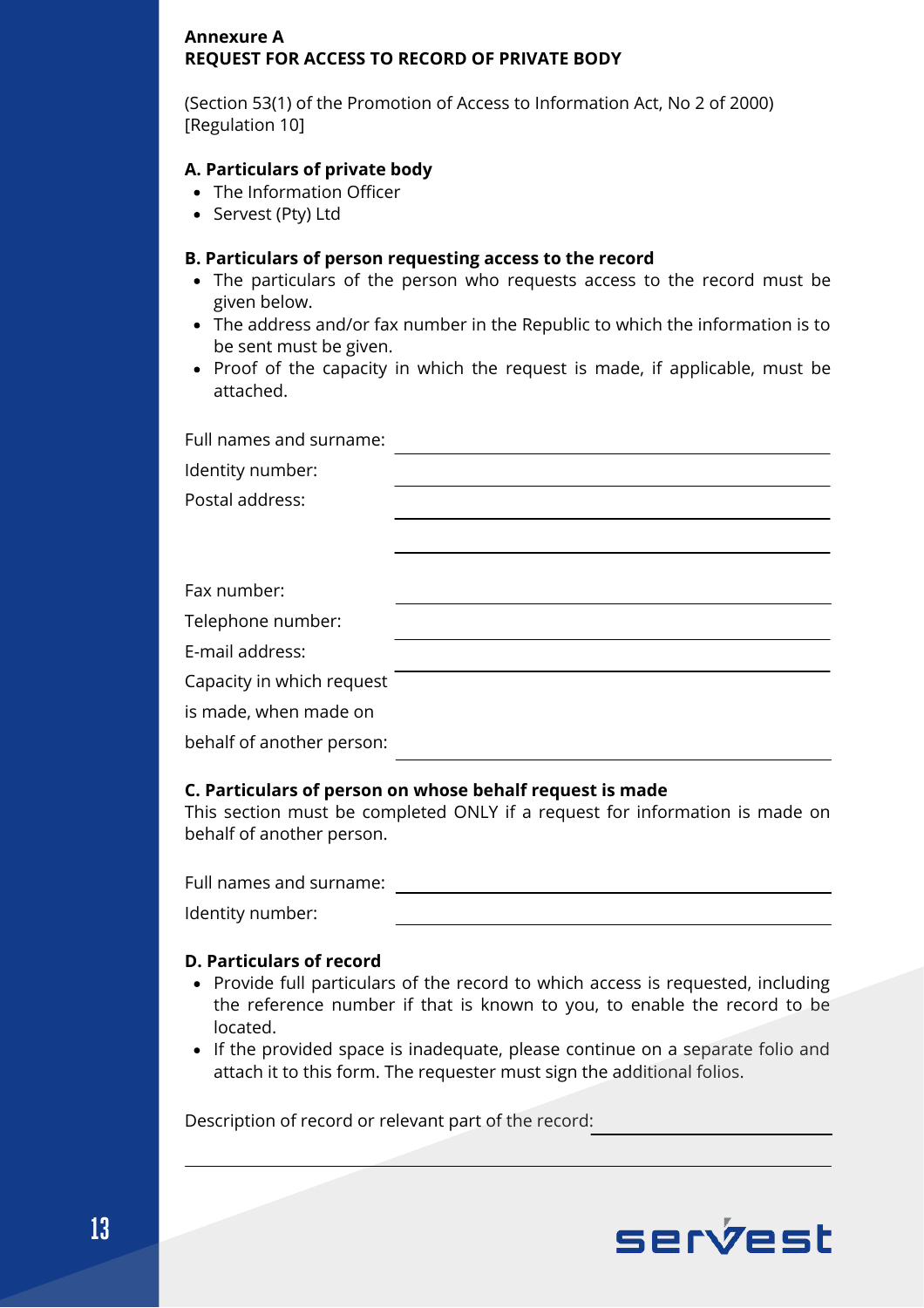Reference number, if available:

Any further particulars of record:

#### **E. Fees**

- A request for access to a record, other than a record containing personal information about yourself, will be processed only after a request fee has been paid.
- You will be notified of the amount required to be paid as the request fee.
- The fee payable for access to a record depends on the form in which access is required and the reasonable time required to search for and prepare a record.
- If you qualified for exemption of the payment of any fee, please state the reason for exemption.

Reason for exemption from payment of fees:

#### **F. Form of access to record**

| the record is required.                                                                                                                                                                                                                                                                                                                                                                                                    | If you are prevented by a disability to read, view or listen to the record in the form of<br>access provided for in 1 to 4 hereunder, state your disability and indicate in which form |
|----------------------------------------------------------------------------------------------------------------------------------------------------------------------------------------------------------------------------------------------------------------------------------------------------------------------------------------------------------------------------------------------------------------------------|----------------------------------------------------------------------------------------------------------------------------------------------------------------------------------------|
| Disability                                                                                                                                                                                                                                                                                                                                                                                                                 | Form in which record is required                                                                                                                                                       |
| Mark the appropriate box with an X                                                                                                                                                                                                                                                                                                                                                                                         |                                                                                                                                                                                        |
| NOTES:<br>(a) Compliance with your request in the specified form may depend on the form in which the record is<br>available<br>(b) Access in the form requested may be refused in certain circumstances. In such a case you will be<br>informed if access will be granted in another form.<br>(c) The fee payable for access to the record, if any, will be determined partly by the form in which access is<br>requested. |                                                                                                                                                                                        |
| 1. If the record is written or printed form:<br>Copy of record                                                                                                                                                                                                                                                                                                                                                             | Inspection of record                                                                                                                                                                   |
| 2. If the record consists of visual images:<br>View the images<br>Copy of the images                                                                                                                                                                                                                                                                                                                                       | Transcription of the images                                                                                                                                                            |
| 3. If record consists of recorded words or information which can be<br>reproduced in sound:                                                                                                                                                                                                                                                                                                                                |                                                                                                                                                                                        |
| Listen to the soundtrack (audio)                                                                                                                                                                                                                                                                                                                                                                                           | Transcription of soundtrack (written or<br>printed document)                                                                                                                           |
| 4. If record consists of recorded words or information which can be<br>reproduced in sound:                                                                                                                                                                                                                                                                                                                                |                                                                                                                                                                                        |
| Printed copy of<br>Printed copy of<br>information derived<br>record<br>from the record                                                                                                                                                                                                                                                                                                                                     | Copy of computer readable<br>form (stiffy or compact disc)                                                                                                                             |
| If you requested a copy or transcription of a record (above),<br>do you wish the copy of transcription to be posted to you?<br>Postage is payable                                                                                                                                                                                                                                                                          | Yes<br>No                                                                                                                                                                              |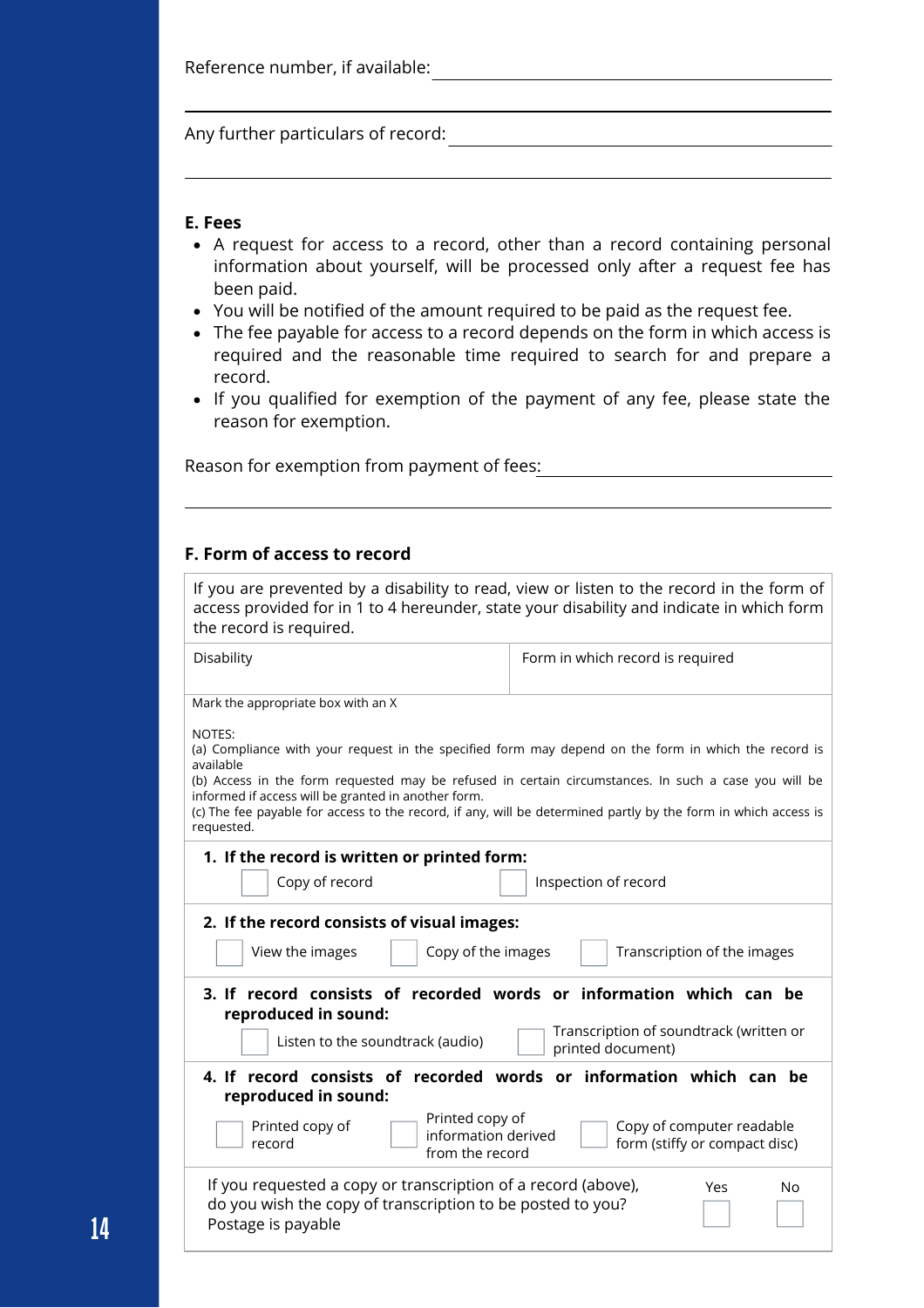#### **G. Particulars of right to be exercised or protected**

If the provided space is inadequate, please continue on a separate folio and attach it to this form. The requester must sign all the additional folios.

1. Indicate which right is to be exercised and protected:

Explain why the record requested is required for the exercise or protection 2. of the aforementioned right:

#### **Notice of decision regarding request for access**

You will be notified in writing whether your request has been approved/denied. If you wish to be informed in another manner, please specify the manner and provide the necessary particulars to enable compliance with your request.

How would you prefer to be informed of the decision regarding your request for access to the record?

| Signed at | this day of |  |
|-----------|-------------|--|

SIGNATURE OF REQUESTER/PERSON ON WHOSE BEHALF REQUEST IS MADE: